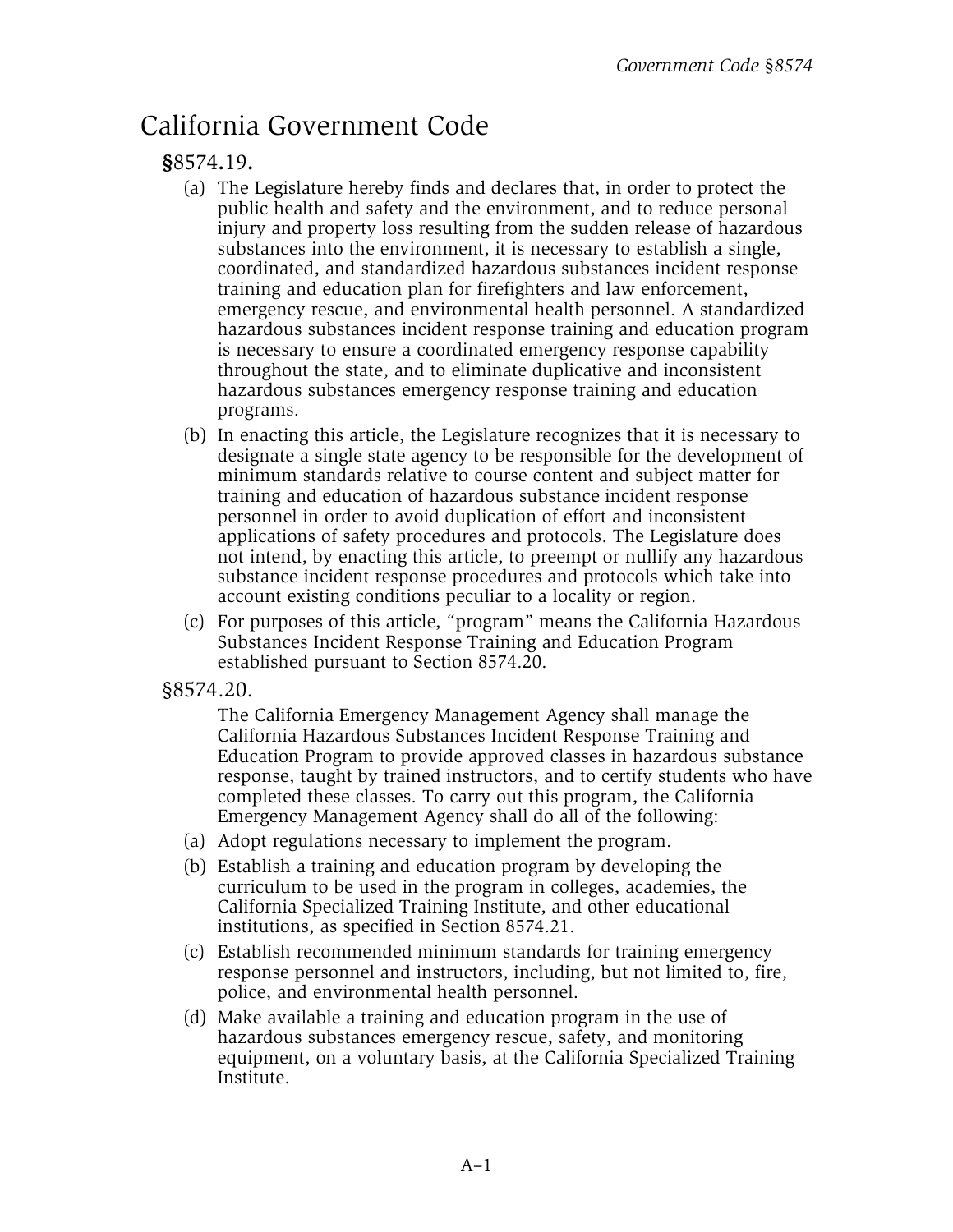- (e) Train and certify instructors at the California Specialized Training Institute according to standards and procedures developed by the curriculum development advisory committee, as specified in Section 8574.21.
- (f) Approve classes, as meeting the requirements of the program, if the classes meet the curriculum developed by the California Emergency Management Agency pursuant to Section 8574.21 and the instructor received training and certification at the California Specialized Training Institute, as specified in subdivision (e).
- (g) Certify students who have successfully completed a class approved as meeting the requirements of the program.
- (h) Review and revise, as necessary, the program.
- (i) Establish and collect admission fees and other fees that may be necessary to be charged for advanced or specialized training given at the California Specialized Training Institute. These fees shall be used to offset costs incurred pursuant to this article.

§8574.21.

- (a) The California Emergency Management Agency shall develop the curriculum to be used in classes that meet the program requirements and shall adopt standards and procedures for training instructors at the California Specialized Training Institute.
- (b) The curriculum for the training and education program established pursuant to this article shall include all of the following aspects of hazardous substance incident response actions:
	- (1) First responder training.
	- (2) On-scene manager training.
	- (3) Hazardous substance incident response training for management personnel.
	- (4) Hazardous materials specialist training that equals or exceeds the standards of the National Fire Protection Association.
	- (5) Environmental monitoring.
	- (6) Hazardous substance release investigations.
	- (7) Hazardous substance incident response activities at ports.
- (c) The California Emergency Management Agency shall establish a curriculum development advisory committee, which shall consist of a representative from each of the following agencies or organizations:
	- (1) The California Emergency Management Agency.
	- (2) The Office of the State Fire Marshal.
	- (3) The Department of Toxic Substances Control.
	- (4) The Department of Fish and Game.
	- (5) The State Water Resources Control Board.
	- (6) The Department of the California Highway Patrol.
	- (7) The California Police Chiefs' Association.
	- (8) The California Fire Chiefs' Association.
	- (9) The Commission on Police Officer Standards and Training.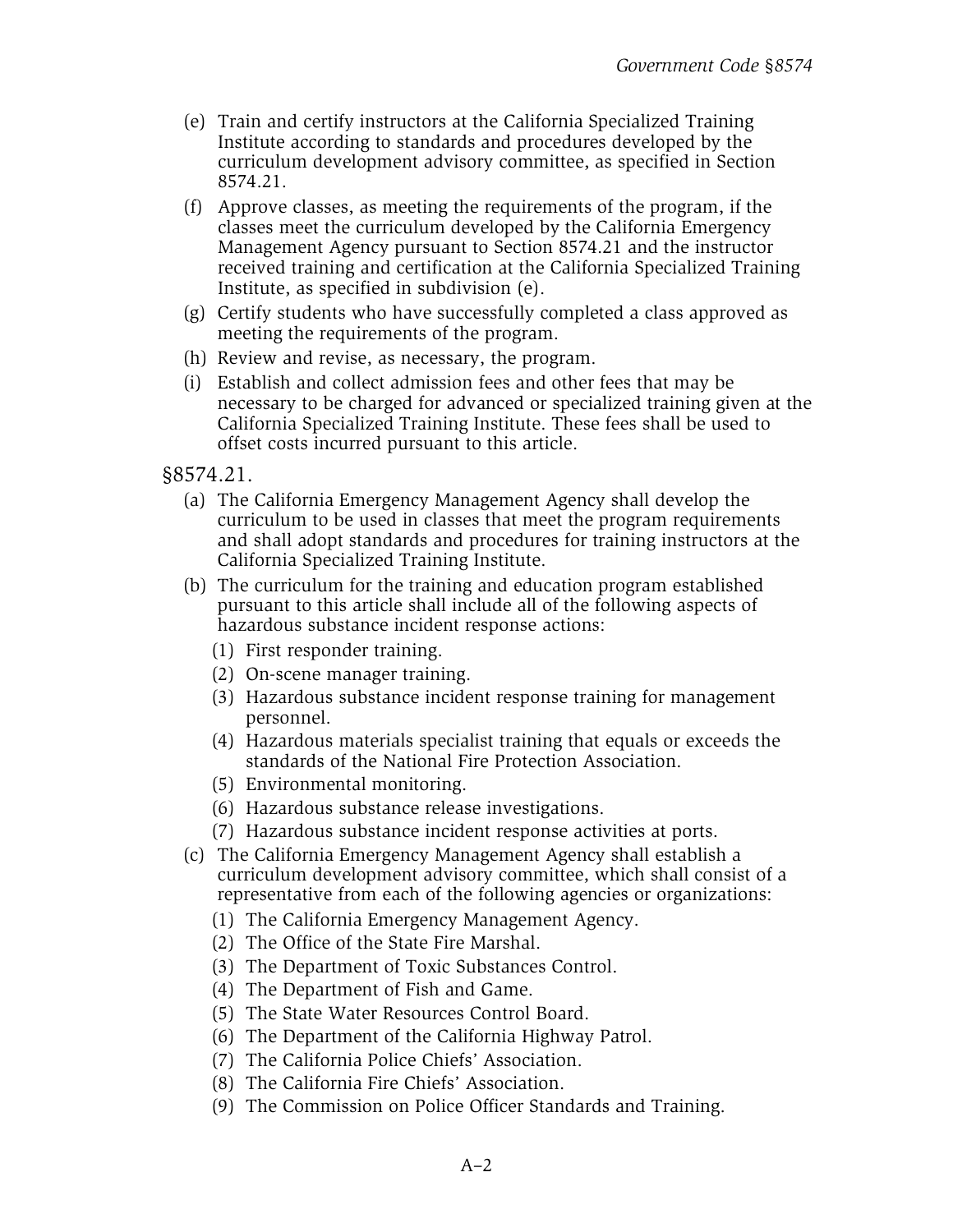- (10)The California District Attorneys' Association.
- (11)The Department of Forestry and Fire Protection.
- (12)The Emergency Medical Services Authority.
- (13)The Department of Transportation.
- (14)The Environmental Protection Agency.
- (15)The Chemical Industry Council of California.
- (16)The California Manufacturers Association.
- (17)The California Conference of Local Health Officers.
- (18)The University of California.
- (19)The California State Fireman's Association.
- (20)The California State University.
- (21)The California Professional Firefighters.
- (22)The California Association of Highway Patrolmen.
- (23)The Office of Environmental Health Hazard Assessment.
- (d) The curriculum development advisory committee shall advise the California Emergency Management Agency on the development of course curricula and the standards and procedures specified in subdivision (a). In advising the California Emergency Management Agency, the committee shall do the following:
- (1) Assist, and cooperate with, representatives of the Board of Governors of the California Community Colleges in developing the course curricula.
- (2) Ensure that the curriculum developed pursuant to this section is accredited by the State Board of Fire Services.
- (3) Define equivalent training and experience considered as meeting the initial training requirements as specified in subdivision (a) that existing employees might have already received from actual experience or formal education undertaken, and which would qualify as meeting the requirements established pursuant to this article.
- (e) The representative from the California Emergency Management Agency shall serve as the chairperson of the curriculum development advisory committee.
- (f) After the course curricula and standards are established pursuant to subdivision (a), the curriculum development advisory committee shall meet at least once each year to review the program and advise the California Emergency Management Agency on any required revisions.
- (g) The California Emergency Management Agency shall make the curriculum development advisory committee a subcommittee of the Curriculum Advisory Board of the California Specialized Training Institute.
- (h) This article does not affect the authority of the State Fire Marshal granted pursuant to Section 13142.4 or 13159 of the Health and Safety Code.